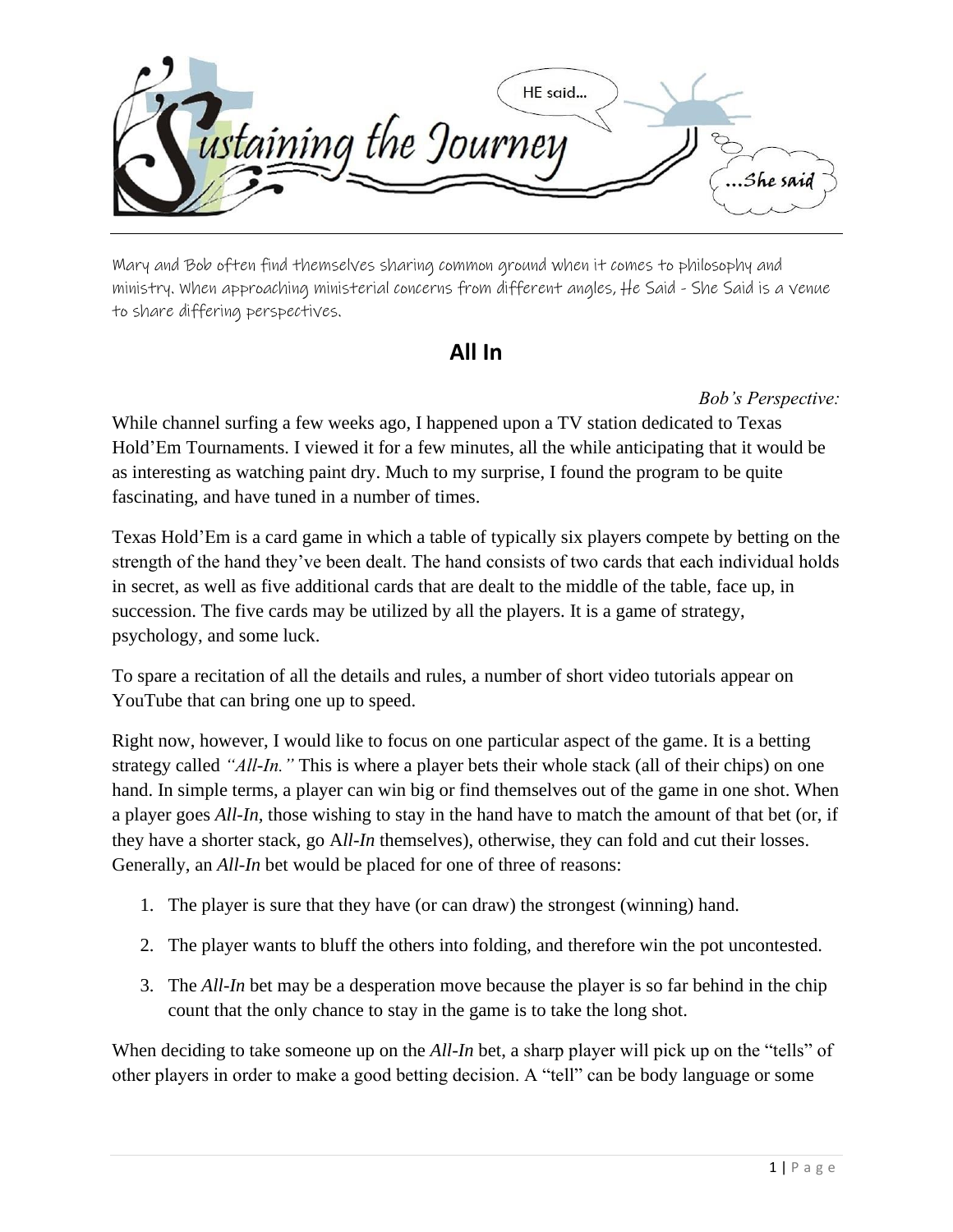

other idiosyncrasy that a player displays when they have a particular type of hand, tipping off their opponent(s). A really good player can even fake a "tell" in order to bluff their opponents.

While I'm not all that into playing Texas Hold'Em myself, I think there is a real value to understanding the players' use of strategy and psychology. Over the last few weeks, I've witnessed some interesting scenarios. Obviously there have been a number of times where the strongest hand actually won. However, the most interesting ones have been when a player folds a strong (winning) hand because they believe the other person's bluff. In other words, because the person with the weaker hand puts up a good front and may have even gone *All-In*, they trick the stronger person into giving up.

Up to now, we've been talking about a card game. *All-in* can also apply to the way we live our lives. It's easy for us to go *All-In* when we're in a comfortable situation, but what about other times?

To be clear, I'm not espousing that one should be belligerent, lack compassion, or be discourteous when faced with competitive points of view. However, just because an opposing point of view may be more eloquent or strongly presented doesn't translate into it being the strongest hand. Sometimes we need to go *All-In* on what we believe, and sometimes we need to call the other person's bluff.

Who would have ever thought that watching the Texas Hold'Em station would have caused me to reflect on my own state of being? What do I believe in so strongly that I'm willing to go *All-In*? When are the times that I can be bluffed into backing away? Do I just put up a good front, or do I really hold the strongest hand? Am I willing to admit that sometimes others may actually hold a stronger hand than I do?

To paraphrase Kenny Rogers' song, "You've got to know when to hold'em, and know when to fold'em."

Ear worm!!! <https://www.youtube.com/watch?v=7hx4gdlfamo>

## *Mary's Perspective:*

When Bob and I first discussed the concept of *All-In*, my mind honestly did not immediately go to a card game, nor the psychology and strategy of it. I am definitely not a poker player. Those who know me will attest to the fact that I do not have a "poker face" – quite the contrary, I've been described as "disarmingly honest." I don't bluff; I tell it like it is. In general, one look at my face or body language will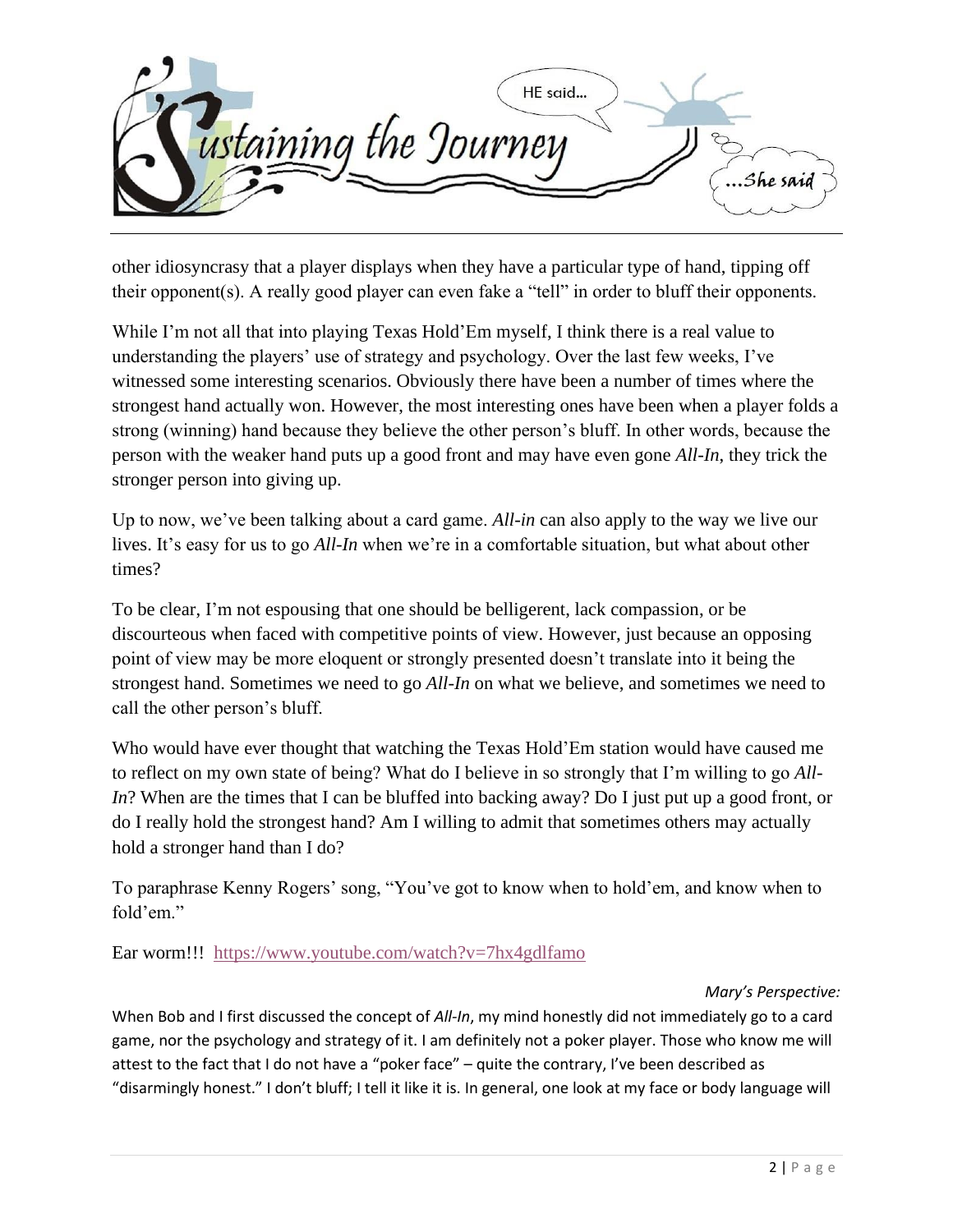

tell you a lot. If it's past lunch time and my eyes are "twinkling" (Bob's description), you probably want to approach with caution (and a snack to share). When I hear good news or am having a happy day, I tend to dance rather than walk down the hall. In the middle of Sunday afternoon, after getting up at 5am and working a full day, a glance will tell you the proverbial elevator isn't getting to the top. That said, the idea of *All-In* has, to me, tentacle-like reaching depth.

For me, being *All-In* means there is no wavering. Being *All-In* means that you believe in something so strongly, you are willing to defend it to the death. Rather than focusing on deception or bluffing – convincing someone you stand for something of which you may or may not be firmly convicted – being *All-In* means being willing to face embarrassment, ridicule, and arguments to the contrary, all while standing firm.

As a parent, being *All-In* means, "what do I feel so strongly about passing on to my children that it is non-negotiable?" Here's an easy example: whether you are the passenger or the driver, you must buckle your seatbelt every time – no questions asked. Being *All-In* means that I will love you, no matter what – even if I don't always like the decisions you make.

There are more challenging examples. Although a more faithful believer would say they espouse everything the Catholic Church teaches, my experience has been that most folks are "Cafeteria Catholics" – those who find the religion resonates with them in general, but they hold some truths more stringently than others. As a Catholic, what do I believe in so strongly that I'm *All-In*? Perhaps the idea that ours is a Triune God: Father, Son, and Spirit. It may be hard to understand or explain, but I will defend that as truth every single time. I believe that life begins at conception, so abortion is wrong. Period. That may be an unpopular stance in some circles, and there will be people who will challenge that belief, but I'm *All-In*. Non-negotiable. When we first discussed this blog, Bob had recently subbed for a fellow musician, and reflected on how he was blown away at the beauty of their choir's ministry. When they sang, they were *All-In* (they sang it like they believed it) – a testament to their faith and to the effective formational work of the fellow musician.

Usually, the examples come to my mind quickly. And I can conjure lots of situations where I'm not *All-In*. Want to dye your hair blue? That wouldn't be my choice, but it's just hair. You do you. Ice cream for breakfast? Not the wisest move, in my opinion, but I acknowledge there may be times when ice cream might be considered the breakfast of champions. I usually think if something is worth doing, it is worth doing well – but I acknowledge there are even times when it's okay to say, "done is better than perfect." So, what is it that you believe so staunchly, of which you are so convicted, that you are *All-In*?